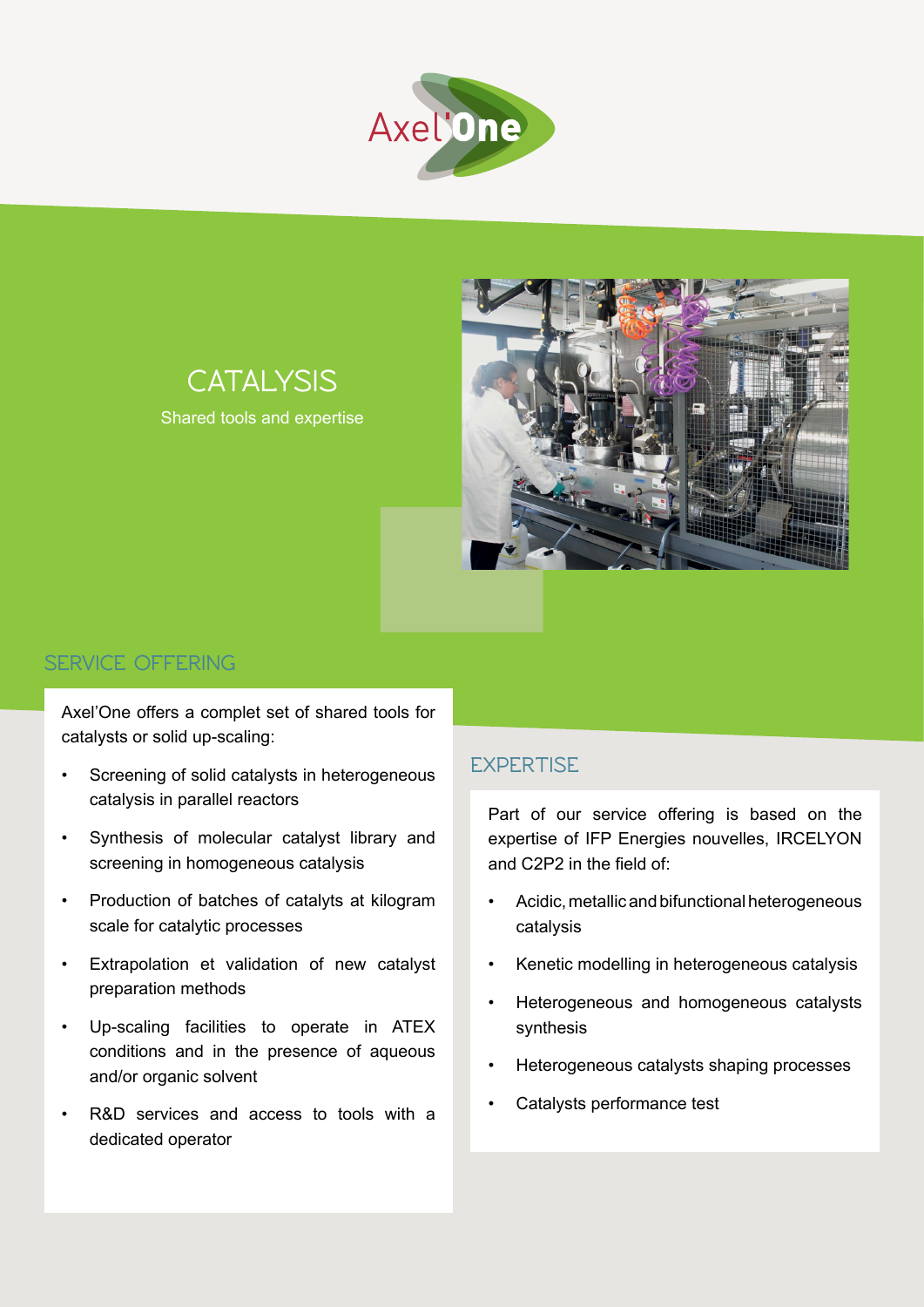## **EQUIPMENT**

#### **Catalysts synthesis line**

- Automated synthesis unit under inert atmosphere (12 x 100 ml ; Chemspeed)
- Jacketed autoclaves 10 L:
	- Stainless steel (40 bar) and glass reactors
	- Solid/liquid separation and filtration (glass Nutsche type filter)

#### **Shaping line**

- Spray dryer with an evaporation capacity of 90kg/hour with mixing tank:
	- Spray dryer unit 10,5 m high and 2 m diameter
	- Operating configurations: air or nitrogen
- Mixer up to 5 kg
- Single screw extrusion up to 5 kg,  $\varnothing$  0,8 5 mm
- Instrument tablet press from mg to kg
- Incipient wetness impregnation on porous solids up to 5 kg in controlled atmosphere and temperature
- Thermal treatment up to 900  $^{\circ}$ C:
	- Fixed or moving beds
	- Operating configurations: air or nitrogen

#### **Catalytic test line**

- Continuous 24/7 homogeneous catalysis pilot unit with distillation / fractionation section
- Medium / high throughput catalytic tests:
	- Avantium test unit, heterogeneous catalysis
	- Chemspeed test unit, homogeneous catalysis



## **Contact**



**+33 4 28 27 03 43** / **PROCEDE@axel-one.com www.axel-one.com**